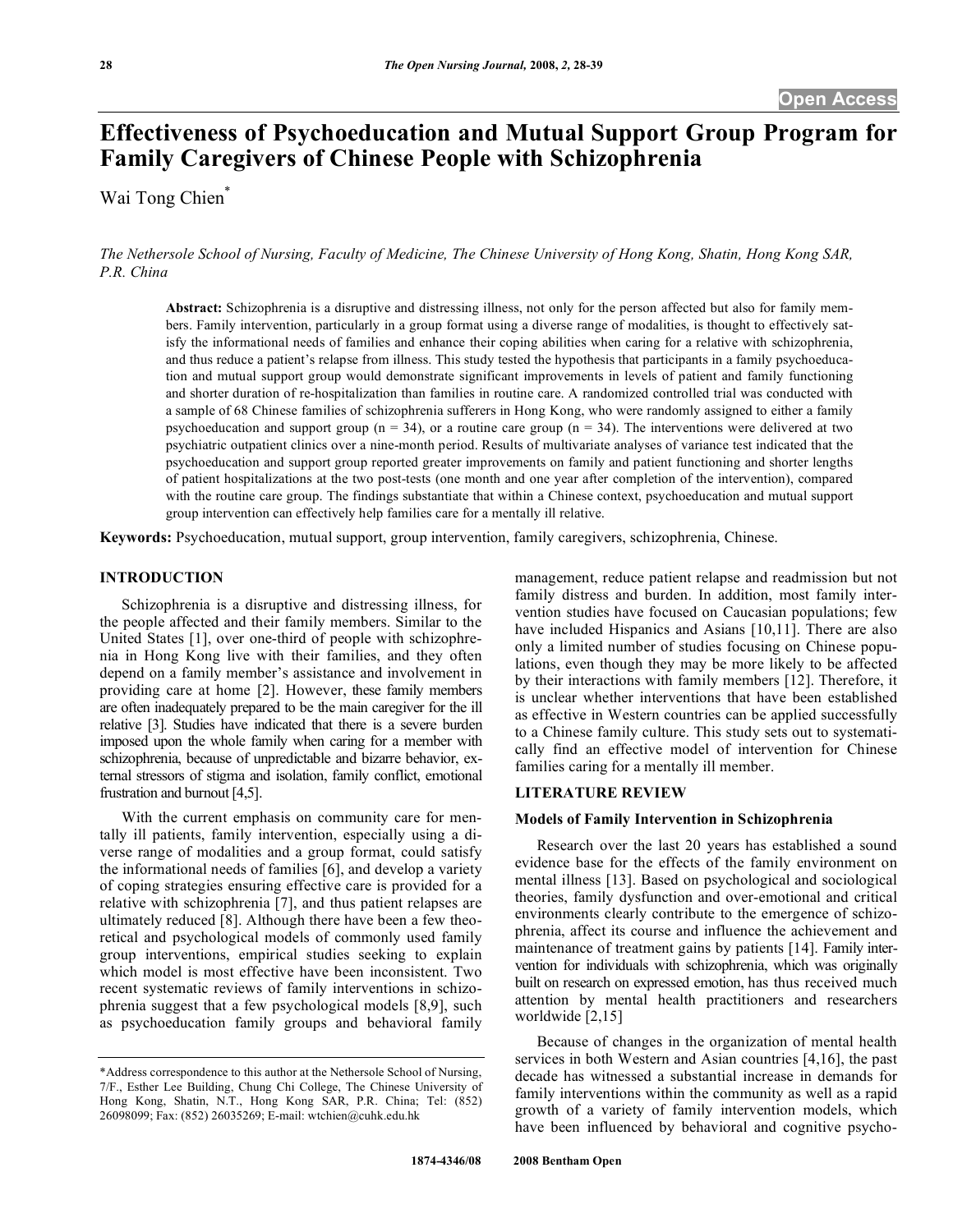#### *Effectiveness of Psychoeducation and Mutual Support Group Program The Open Nursing Journal, 2008, Volume 2* **29**

logical therapies [13]. All family intervention programs offer psycho-education and psychosocial support to family members, and some include the patient, although the theoretical orientation of these interventions varies considerably. Common elements in psycho-educational group interventions include the involvement of the family in: (i) patient care provision, (ii) presentation of information about the mental illness and its management, (iii) discussion of the techniques for patient care such as communication, problem solving, medication compliance, and crisis intervention, and (iv) development of social network and coping skills [10]. Moreover, intervention studies have produced inconsistent or inconclusive effects on patients, other than in terms of delaying relapse and improving drug compliance [8]. Surprisingly, few clinical trials of family intervention have assessed family-related outcomes [9], and those that had have reported inconsistent findings about any significant improvement in family functioning.

 A few studies have compared different types of approaches to family intervention, but they do not indicate which particular treatment model or combination of techniques from different models is the most effective in helping family caregivers cope better with their caring role and enabling them to have a satisfactory family life [10,17-19]. Barbato and D'Avanzo [9] suggest that the widely held belief that effective family intervention consists of a clearly defined set of psycho-educational and/or cognitive-behavioral techniques following a step-by-step skill building format, is unwarranted. However, the multiple family group approach and patient involvement in the group intervention are evidenced to contribute to significant positive outcomes such as reducing patient relapse and re-hospitalization and improving family relationship [8,10]. In fact, the benefits of these approaches and components of family intervention for family members and their relatives with schizophrenia are not conclusive [11].

 Anderson and Adams [20] suggest that the hesitation of clinicians to use family interventions may be related to concerns about the experience and training required to become a therapist. Even though some potential effects of family intervention can be found in routine practice, patients and families may not be willing to spend sufficient time in contact with the intervention to gain what may be seen as modest benefit [8]. There is room for further development and evaluation of an effective pragmatic family intervention program for schizophrenia that can produce more valid and consistent effects on patient and family functioning over a reasonably long period [9].

# **Educational & Support Groups for Family Caregivers**

 The proliferation of family educational and supportive groups in the United States and other Western countries in the 1990s was part of the larger social movement of self-help agencies or organizations for people affected by a variety of chronic diseases and stressful life circumstances such as diabetic, developmentally impaired and alcoholic patients, whose needs had been inadequately addressed by traditional health care interventions [1]. Mutual support is a participatory process of sharing common situations, problems and experiential knowledge about common concerns within a group session [21].. Mutual support groups are characterized as client-led social or community alternatives to the professional-controlled medical programs that dominate the mental health system today. Increasing research evidence indicates that participation in mutual support groups for patients with chronic physical or mental illness, and/or their families, is highly associated with general improvements for patients and psychological adjustment of their families [22-24]. This growth of mutual support groups had led to increased interest in extending their use and examining their value for family care of people with schizophrenia and other severe mental illnesses [22].

 Social support theory holds that social support and social network may promote mental health through two major mechanisms. Social support may: (a) buffer the effects of stressful life events; and (b) directly influence the occurrence of various mental disorders [25]. Cohen and Wills [25] reviewed 13 family studies of mentally ill people and concluded that emotional and instrumental support from intimate social interactions can have a potential buffering effect on the stressful events that are associated with caregiving. Family caregivers may be willing but ill-prepared for the physical, emotional and financial burden on family resources due to the illness of a relative. Mutual support groups often facilitate on-going information dissemination through mutual sharing amongst group members [26] thus empowering family members with knowledge and ability to manage the illness, and enhance their chance of living a life that is as normal as possible.

 Psychoeducation group programs for families who care for a relative with schizophrenia or other severe mental illness have been commonly used and found effective in research among Western and Chinese populations [4,27]. Chien and Wong [7], when describing the successful psychoeducation program used in their study, highlighted the importance of a family needs assessment, the encouragement of peer support between participants, and adequate staff training as well as on-going supervision. Gidron *et al*. [28] indicated that educational and supportive group participation of families who are caring for a relative with severe mental illness enhances the knowledge of the illness, its treatment and mental health services as needed, and encourages the utilization of the social resources available and the employment of more frequently active and interactive help-seeking coping strategies. However, Brady *et al*. [29] found no significant differences reported by family support group participants over non-participants in terms of satisfaction with personal adaptation to the illness and improvement of the family environment. Norton *et al*. [30], on the other hand, found that family support groups provided guidance on how to establish better relationships with relatives with severe and enduring mental illness and how to negotiate more effectively with the mental health system. Hence, it remains inconclusive whether involvement in a psychoeducation and mutual aid group is associated with positive health-related outcomes such as reducing caregiving burden and improving family interactions and relationships for families who care for schizophrenic patients.

 Mutual support and education groups for families of people with schizophrenia have been subjected to many qualitative and quasi-experimental studies, which confirmed the apparent benefits of maintaining the psychological and social well being of families [1,16]. There is relatively little em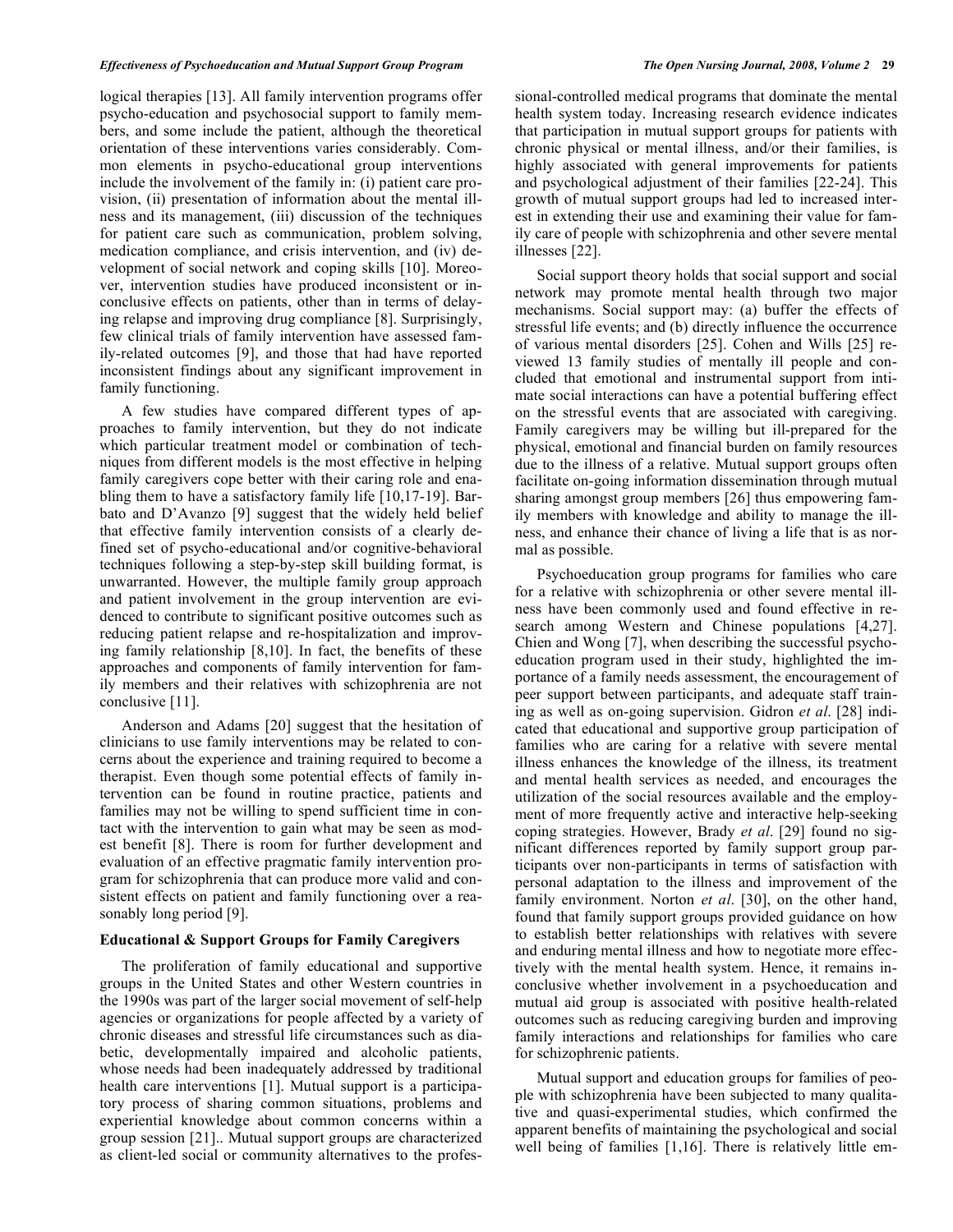pirical evidence that supports the enthusiastic claims for their benefits in improving family functioning and satisfying families' psychosocial needs [31]. In Chinese communities, psycho-educational and behavioral management programs are the most commonly used family intervention model for patients with schizophrenia [32,33], though few studies have used mutual support groups as a major component of the psychosocial intervention. In treating Chinese families, it is important to recognize, respect and utilize the culturespecific family structures, functions and processes, such as the extended family structure with close linkage and interrelationships, interdependence and a strong sense of filial responsibility, collective identity and tangible support [15]. There is a need to adapt the family intervention that has originated in the West to take into account Chinese ways of communication (as characterized by an emphasis on mutual respect and positive action for family members rather than talking) and to establish a therapeutic relationship between group members.

# **Study Rationale**

 A few studies of family psycho-education have demonstrated lower relapse rates in people with schizophrenia from Asian backgrounds than from Anglo-Saxon or Afro-Caribbean backgrounds [12,34]. Culturally sensitive, pragmatic trials of psychoeducation and support groups with mutual aid and helping concept must be undertaken to settle arguments about the value of family intervention in Chinese patients with schizophrenia. This form of family intervention has a preliminary evidence base, with several exploratory and descriptive studies focusing on families of patients with schizophrenia and other severe mental illness, and such intervention, when compared with other treatment models such as cognitive and behavioral therapies, requires relatively less intensive training of psychiatric nurses or other health professionals as facilitators,. Educational and supportive groups also provide a flexible, participant-directed approach to helping family caregivers cope with their caregiving role, develop their competence in handling caregiving situations, increase their knowledge of the illness, and improve the consequences of caregiving in family life [9]. It is therefore important to test the efficacy of a psychoeducation and mutual support group program for Chinese families caring for a relative with schizophrenia.

 This study sought to test and compare the effectiveness between two modes of community-based interventions, namely: (i) a family psychoeducation and mutual support group and (ii) the conventional psychiatric outpatient care (routine care group) for family caregivers of people with schizophrenia in a Chinese population. The two groups were compared prior to (Time 1), one month later (Time 2) and 12 months after the intervention (Time 3), and multiple outcome measures for families and patients were used to assess treatment effects. The main hypothesis was that the psychoeducation and support group intervention would significantly reduce schizophrenic patients' psychosocial functioning and lengths of re-hospitalizations as well as improve families' caregiving burden, functioning, perceived social support, and service utilization, when compared with the routine psychiatric care in Hong Kong at 12-month follow-up.

#### **METHODS**

 A repeated measures design was used to compare two groups of family caregivers of patients with schizophrenia: a psycho-education and support group and a standard care (conventional psychiatric outpatient care) group. This study was undertaken between January 2005 and September 2006. Analysis of data was on an intention-to-treat basis [35]. All subjects, who completed the intervention or not, were followed up over a 12-month post-intervention period. They were selected randomly from two regional outpatient clinics in Hong Kong, consisting of about 1,800 patients with schizophrenia or its subtypes, representing 12% of this type of patients in Hong Kong [36].

# **Sample & Study Settings**

 Sixty-eight of 300 eligible subjects were selected randomly from a list of family members who were the primary carers of a relative with schizophrenia attending one of two major psychiatric outpatient clinics in the New Territories (comprising 8% of the total patient population) in Hong Kong. Based on previous studies on family psycho-education group in Chinese population [2,7], a sample of 34 participants in each group was required to detect any significant difference between the groups at a 5% significance level with a power of 80% [37], taking into account potentially 20% of attrition. All the families that met the following inclusion criteria were invited to participate:

- a. Families living with and caring for one relative with a primary diagnosis of schizophrenia, according to criteria of the Diagnostic and Statistical Manual of Mental Disorders,  $4^{th}$  edition, DSM-IV [38];
- b. The relative with schizophrenia did not suffer comorbidity of other mental illness during recruitment to the study and who had been diagnosed with schizophrenia for three years or less; and
- c. Those were aged 18 years or over and able to understand and read the Chinese language.

 Exclusion criteria included those who cared for more than one family member with mental illness, who themselves had mental illness, and who were the primary carers for less than three months. Those eligible were listed in alphabetical order by surname. They were then selected randomly from the patient list, using a computer-generated random numbers table.

 For those patients with more than one caregiver, the research group recruited the family member identified him/herself as the primary carer with the most important caring role. Of these, 64 families signed an informed written consent and voluntarily participated in the study. They were then randomly assigned to one of the two groups in this study: psychoeducation and mutual support group ( $n = 34$ ) or standard care ( $n = 34$ ).

#### **Data Collection**

 Enrolment, allocation, treatments, measures, and analyses of data from the study subjects are summarized in a flow diagram (Fig. **1**), according to the revised version of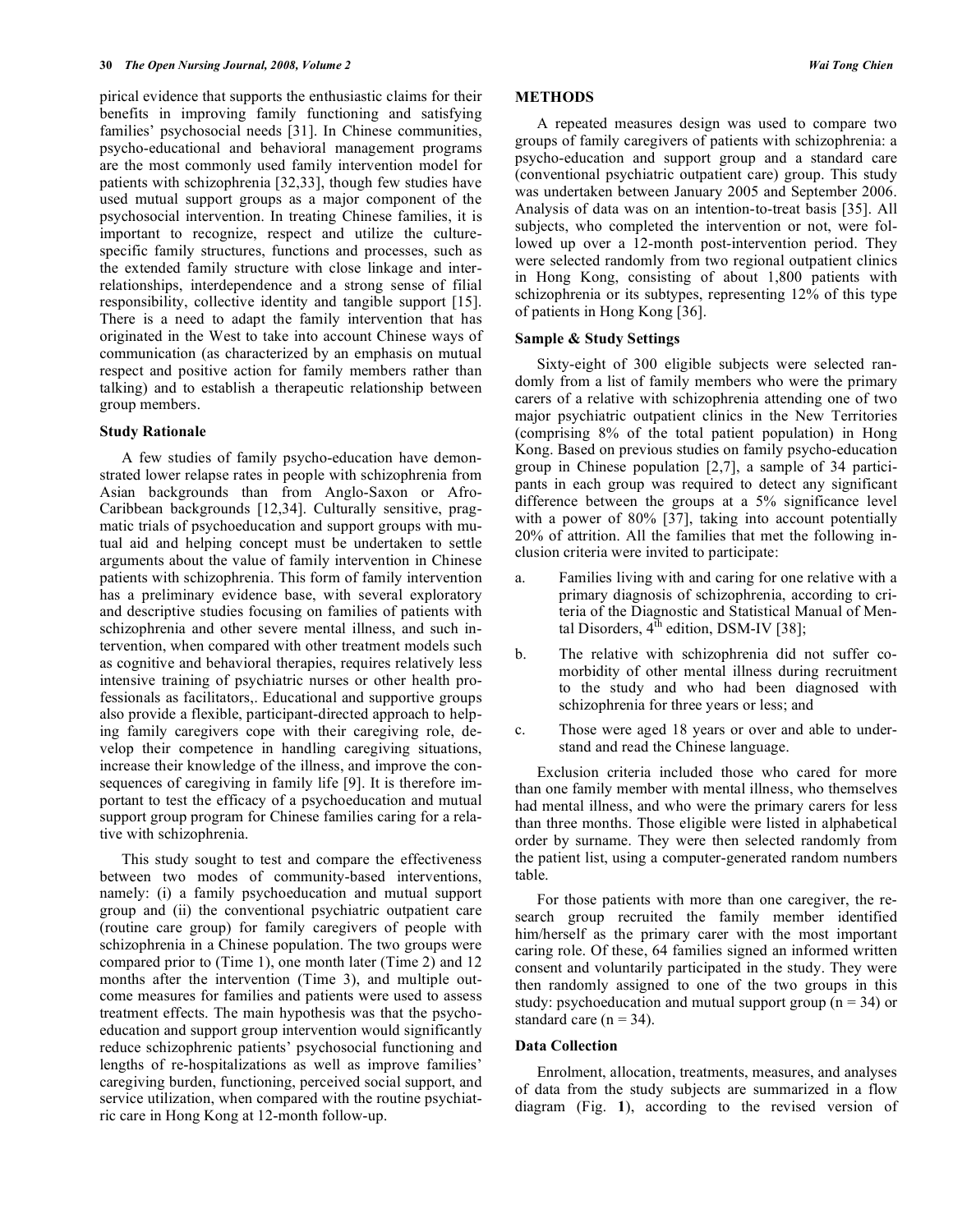

Fig. (1). Flow Diagram of clinical trial for family psychoeducation group & standard care.

CONSORT statements [39]. A trained psychiatric nurse (group instructor) approached the patients in person during follow-up appointment to seek written consent for voluntary participation in this study and permission to approach their family members. With the patient's permission, one family member who was the primary caregiver of the patient was contacted by telephone to explain the purpose and procedure of the study and to invite his/her participation in the study. Written consent was obtained in a face-to-face interview and the participants were then asked by the principal researcher to draw a sealed opaque envelope, in which a number card indicated to which group they had been allocated  $(1 = \text{psy} - \text{Cov})$ 

cho-education group and  $2$  = routine care group). Except for the principal researcher and the group instructor, all other clinic staffs were blinded to treatment allocation. An independent assessor (a research assistant) was trained to undertake measurements at Time 1, 2 and 3 using a set of questionnaires.

# **Instruments and Outcome Measures**

 Subjects completed a battery of the Chinese versions of four scales: Family Burden Interview Schedule (FBIS) [40], Family Assessment Device (FAD) [41], Family Support Services Index (FSSI) [42], and Specific Level of Function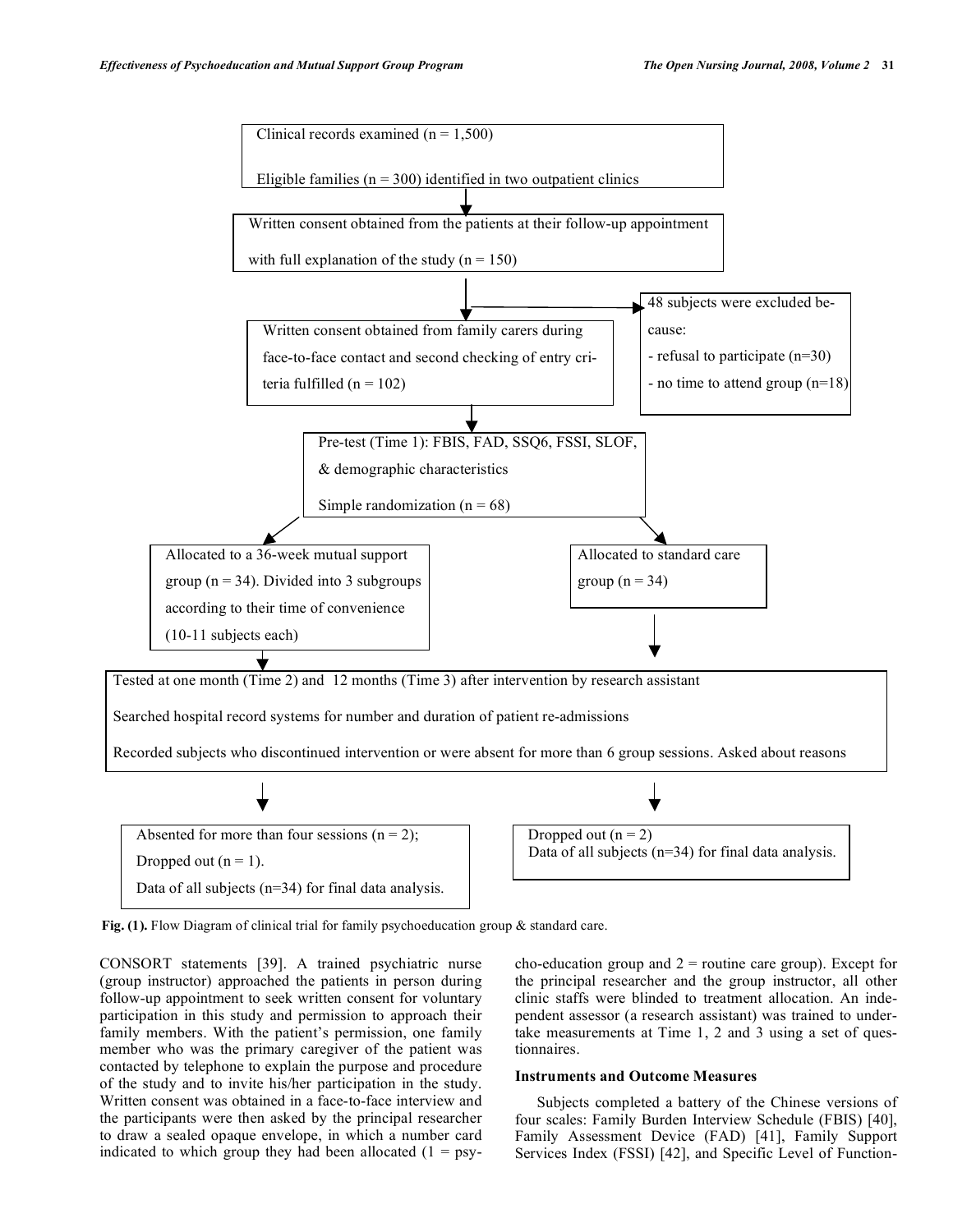ing Scale (SLOF) [43]. Demographic data were also collected. The questionnaires took about 45 minutes to complete.

 The FBIS [40] is a 25-item semi-structured interview schedule to assess the burden of care placed on families of a psychiatric patient living in the community. It consists of six categories of perceived burden (2-6 items in each category), including effects on family finance, routine, leisure, interaction, physical health and mental health. The items are rated on a 3-point Likert-type scale ('0'- 'No burden', '1' - Moderate burden' and '2' - 'Severe burden'). The total scores range from 0 to 50, with higher scores indicating higher burden of care. Satisfactory inter-rater reliability and significant correlations with both clinical psychopathology and social dysfunction in the patient have been shown [44]. It was translated into Chinese language and validated by the researchers with 185 family members of patients with schizophrenia in a pilot study. This Chinese version demonstrated strong internal consistency for total score ( $\alpha$  = .87), and high inter-rater coefficients (.87 to .99 for items and .72 for total score).

 The FAD [41] was used to assess multiple dimensions of family functioning among patients with mental disorders and other unhealthy conditions and was based on a welldeveloped theoretical and family treatment model. It consists of 60 items to measure family functioning on a 4-point Likert-type scale (1- 'strongly disagree', and 4- 'strongly agree') along seven dimensions: problem solving, communication, roles, affective responsiveness, affective involvement, behavioral control, and general functioning. A Chinese version of the FAD [45] used in this study indicated high content validity when reviewed by experts and we had satisfactory internal consistencies for families of patients with schizophrenia in Hong Kong (.68 to .92 for dimensions and .97 for overall scale). The possible total scores range from 4 to 28, a higher score reflecting poorer functioning of the family.

 The FSSI [42] is a checklist to measure needs and usage of formal support services by psychiatric patients and their families. It was translated into Chinese language according to the available family support services for psychiatric outpatients in Hong Kong, by checking the service list obtained from the community psychiatric nursing team. An expert panel of psychiatrists, community psychiatric nurses and medical social workers reviewed and attested the appropriateness of the list and its translation to Hong Kong setting, except for one item (in-home respite service), which was deleted. The modified index contained 16 items concerning family support services and each item was rated for whether the family was in need of it (Yes/No) and whether they were receiving it (Yes/No). Inter-rater and internal reliabilities were .88 and .84, respectively [2]. The responses to this scale indicate the number and types of services that families are in need of and receiving.

 The SLOF [43] is a 43-item assessment scale, which comprises three main functional areas for patients with schizophrenia: self-maintenance (12 items), social functioning (14 items) and community living skills (17 items). A Chinese version [46] has displayed satisfactory content validity, test-retest reliability ( $r = .76$ ), and internal consistency  $(\alpha = .88$  to .96 for its subscales) for Hong Kong Chinese patients with schizophrenia or other psychotic disorder.

 All families also completed a demographic data sheet, which included their age, gender, educational level, biological relationship with patient, monthly household income, and number of family members living with patient; as well as the patient's age, gender, duration of mental illness, present medication, and mental condition (improved, stable/staying the same, or worsened/not stable) in the last three months.

 The number and duration of psychiatric hospital admissions, during the preceding six months at the start of the group intervention (Time 1), over the nine-month period of intervention (Time 2), and over the 12-month period after intervention (Time 3), which were obtained from the hospital and outpatient clinic record systems.

#### **Psychoeducation & Mutual Support Group**

Participants ( $n = 34$ ) received a 36-week program of mutual support and the conventional psychiatric outpatient care. The group met on a bi-weekly basis for 18 sessions (over nine months), each lasting about two hours (Table **1**).

 The psychoeducation component of the program was similar to that described by Posner *et al*. [47] and the mutual support component was outlined according to the recommendations by Galinsky and Schopler [48] and Wilson [49]. The primary caregiver of the patient recruited as the study participant was asked to attend all the sessions and completed the questionnaires; other family members and patients were invited to attend only parts of the program. Each session began with a didactic presentation using Microsoft PowerPoint (for Windows) presentation or slides, followed by a group discussion that emphasized the significance and relevance of information obtained for their family lives. Caregiving situations and incidents were presented by the caregivers and alternative ways of coping and resolving their difficulties of care provision were discussed among the caregivers. A trained psychiatric nurse with expertise in psychiatric rehabilitation led the three caregiver subgroups, summarized the major findings of their group discussion and provided recommendations on techniques for patient management. Other mental health professionals such as psychiatrists, psychiatric nurse specialists and medical social workers were invited to be guest speakers or co-leaders. Mutual aid and support concepts, accepted by health professionals, were used in five later sessions of this program because this allowed flexibility in time management, task achievement, autonomy, interdependence, and even termination [26,49].

 Such family program also met the unique socio-cultural needs of Asian-American schizophrenic patients and their families [12]. Specific Chinese and Asian cultural characteristics were emphasized during each group session. These included the high social stigma associated with mental illness and seeking mental health services, hierarchical but interdependent family structure, preference for indirect communication, difficulties in disclosure of feelings to strangers (at the first few sessions), and high tendency to expect immediate and practical help [31,50].

 To work effectively for mutual support in the later sessions, the group instructor continuously reinforced the principles of strengthening social support among the participants [48,49], including: sharing personal data (ensuring confidentiality and disclosing information with trust), dialectical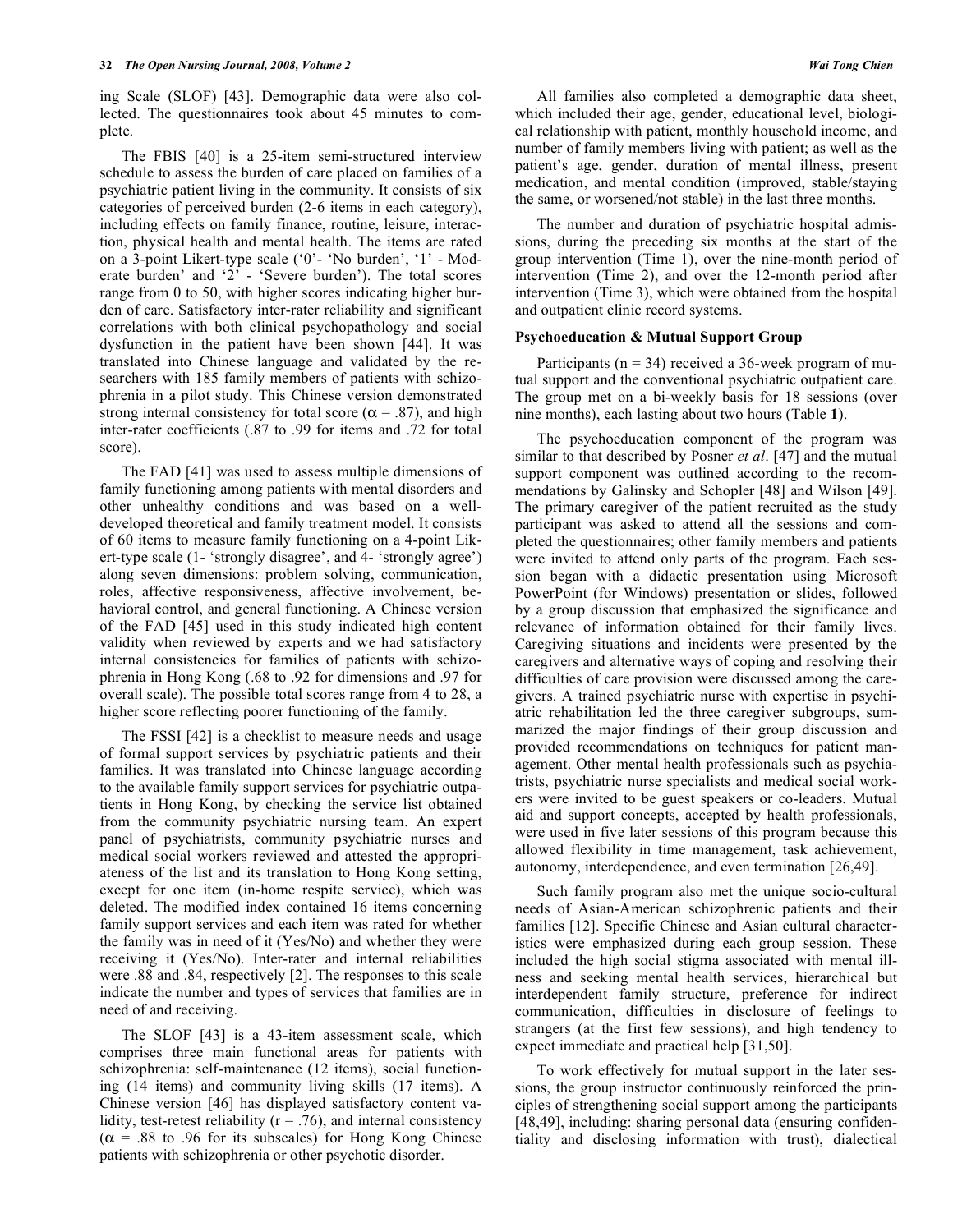# **Table 1. Content Outline of Psychoeducation & Mutual Support Group Program**

| <b>Session</b>                                              | Goals                                                                                                                  | Content                                                                                                                                                                                                                                                                                                                                                                                                             | <b>Responsible Persons</b>                    |
|-------------------------------------------------------------|------------------------------------------------------------------------------------------------------------------------|---------------------------------------------------------------------------------------------------------------------------------------------------------------------------------------------------------------------------------------------------------------------------------------------------------------------------------------------------------------------------------------------------------------------|-----------------------------------------------|
| 1<br>(Family caregivers)<br>only)                           | To orientate to the pro-<br>gram and to establish<br>trusting relationship<br>between participants and<br>instructors  | • Orientation to the program and introduction of group leaders and mem-<br>bers to one another<br>• Negotiation of goals and roles and responsibilities; Ensuring confidenti-<br>ality                                                                                                                                                                                                                              | Research psychiatric<br>nurse                 |
| $\mathfrak{2}$<br>(Family caregivers<br>and patients)       | To understand schizo-<br>phrenia, its symptoms<br>and short-term and long-<br>term effects to patients<br>and families | • An overview of the topics and their relevance to group members<br>• Presentation of a video of one family caring for a person with schizo-<br>phrenia, with descriptions of symptoms and illness behavior of patient<br>• Discussion of the importance of knowledgeable involvement by family<br>members to patient and the whole family.<br>• Initial discussion of the mental illness and its effects to family | Research psychiatric<br>nurse                 |
| 3<br>(Family caregivers,<br>family members and<br>patients) | To understand the theo-<br>retical concepts, etiology<br>and the course of schizo-<br>phrenia                          | • An overview of theories of schizophrenia from a bio-psychosocial per-<br>spective<br>• Discussion of the psychiatric conceptualization of schizophrenia, a re-<br>view of etiology, symptoms, diagnosis, and treatment                                                                                                                                                                                            | Research nurse and<br>one psychiatrist        |
| $4 - 5$<br>(family caregivers<br>only)                      | To recall and share about<br>illness symptoms and<br>their effects on family<br>life                                   | Research nurse and<br>researcher                                                                                                                                                                                                                                                                                                                                                                                    |                                               |
| 6<br>(family caregivers<br>and patients)                    | To realize the effects of<br>medications and its com-<br>pliance                                                       | • Explanation of positive and negative effects of medications for schizo-<br>phrenia<br>• Explanation of the importance of drug compliance and maintenance<br>• Discussion of the specific problems related to the side-effects                                                                                                                                                                                     | Research nurse and<br>one psychiatrist        |
| $7 - 8$<br>(Family caregivers<br>only)                      | To openly share and<br>more understand about<br>individual concerns and<br>cultural issues                             | • Discussion about Chinese culture of family and mental illness<br>• Sharing of intense emotions and feelings about patient care provision<br>and family interactions<br>• More information sharing about schizophrenia and its related illness<br>behavior<br>• Discuss about the ways to deal with negative emotions to patient                                                                                   | Research nurse                                |
| $9-10$<br>(family caregivers)<br>only)                      | To improve the family<br>environment and social<br>support                                                             | • Introduction of the role of environmental stress as a risk factor for acute<br>exacerbations of schizophrenia<br>• Discussion of the significance of family as a source of social support and<br>its role and responsibility within the social environment of patient<br>• Presentation of family stress and expressed emotion and improvement of<br>family relationships and emotional environment               | Research nurse and<br>researcher              |
| $11 - 13$<br>(family caregivers)<br>only)                   | To manage psychosocial<br>needs for themselves.<br>patient and family                                                  | • Discussion about each member's psychosocial needs<br>• Information about medications, managing illness, and available mental<br>health services<br>• Effective communication skills with patient and seeking social support<br>from others<br>• Exploration of home management strategies e.g. finance and budgets,<br>environment and hygiene                                                                    | Research nurse and a<br>clinical psychologist |
| $14-16$<br>(family caregivers<br>only)                      | To adopt new roles and<br>challenges and skills of<br>coping and patient man-<br>agement                               | • Sharing of coping skills and mutual support<br>• Enhancing problem solving skills by working on some individual patient<br>management situations<br>• Conducting behavioral rehearsals of interaction with patient and other<br>family members within group<br>• Practicing coping skills learned during the sessions to real family life<br>(in-between group sessions) and evaluate the results                 | Research nurse                                |
| $17 - 18$<br>(family caregivers)<br>and patients)           | To review the previous<br>learning and to prepare<br>for group termination                                             | • A review and summary of the materials covered in previous sessions<br>• Preparation and discussion on termination issues e.g. separation anxiety,<br>independent living and use of coping skills learned<br>• Evaluation of learning experiences and goals achievement<br>• Explanation of post-intervention assessment and follow-up taken in the<br>following months.                                           | Nurse researcher                              |

Note. Total intervention period of at least 36 weeks.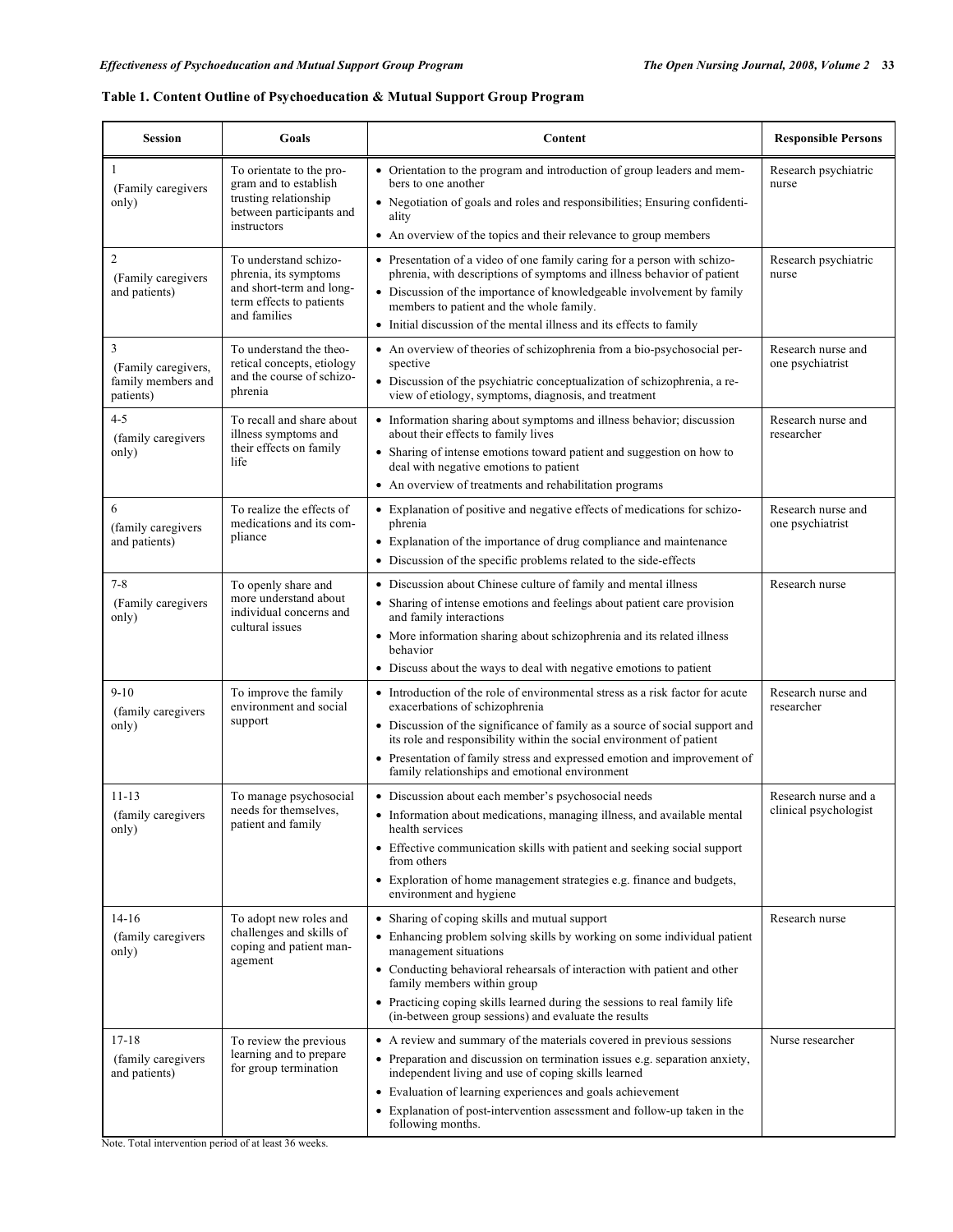process (let members think about ideas and alternatives to solve problems), discussion of a taboo area (sharing of secret and internal psychological conflicts), commonality or a situation of 'all-in-the-same boat' (feeling in similar situation and working against a common plight), mutual help (reciprocal giving and receiving help and support among members), and individual problem solving (helping individual members to address unique troubles). In-meeting and postmeeting rehearsals and practices in caring for their relative with schizophrenia at home was emphasized and evaluated in each of the nine later sessions. Supervision and progress monitoring of this psychoeducation group comprised consistent reviews of the audiotape of each session by the researcher and the group instructor, and regular clarification of problems and issues arising from each group session.

#### **Routine Care**

Participants ( $n = 34$ ) received the conventional psychiatric outpatient and family services. These services varied very little between the two clinics and included medical consultation and advice, individual nursing support and advice on available community health care services, social welfare and financial services provided by a medical social worker, and counseling by a clinical psychologist if necessary. At completion, as an ethical move, we invited the participants in the routine care group to participate in a similar psychoeducation group should they wish to do so, as the group intervention were effective.

## **Data Analysis**

 Descriptive and inferential statistics were employed on the demographic data and the pre and post-test measurement scores between the two groups, using the Statistical Product and Services Solutions (SPSS) for Windows, version 13.0. Demographic differences between the two study groups were assessed by an independent sample t-test or the z score (i.e., sample size  $> 25$ ), or? two-tailed, as appropriate.

 Between-groups comparison on the baseline scores of dependent variables (FBIS, FAD, FSSI, SLOF, and length of re-hospitalization) at Time 1 using ANOVA was conducted between the two groups. Repeated-measures multivariate analyses of variance test (MANOVA) was performed for the dependent variables to determine whether treatment produced the interactive effects postulated (group x time). Preliminary assumption testing was conducted to check for normality, linearity, univariate and multivariate outliers, homogeneity of variance-covariance matrices, and multicollinearity, with no significant violations noted [51]. Post-hoc analysis using Tukey's Honestly Significant Difference (HSD) test for multiple comparisons was performed on those measures that indicated a significant interaction effect of time-by-program in the MANOVA. The level of significance for the statistical tests was set at .05.

#### **RESULTS**

## **Sample Characteristics**

 Of the two groups, more than one-half of family caregivers were: females (58.8% and 61.8%), more than two-thirds of them had completed secondary education or above (about 70%) and had monthly household income ranged between HK\$10,001 (US\$1,282) and 25,000 (US\$3,205). Their mean

ages in the two groups were 42.1 and 43.2 years  $(SD = 6.1)$ and 7.8; age range  $= 30 - 49$  years). Relations with patient were mainly child (29.4% and 32.4%), spouse (both 29.4%) and parent (both 26.5%). Table **2** presents the sociodemographic characteristics of these family caregivers. There was no significant difference on these characteristics among the three groups.

 About two-thirds of patients were males (62% - 68%) and had completed secondary school education (59% - 66%). The patients' mean ages were  $37.3$  (SD = 6.2) and 28.8 (SD  $= 7.1$ ) years in the intervention and control groups, respectively (age range  $= 20 - 49$  years). Their mental condition was described as stable (45% - 48%) or worsened (28% - 32%) in the past three months. Over half (51% to 58%) of them were taking medium dosage of anti-psychotics (Haloperidol equivalent mean values between 8.10,  $SD = 5.6$  and  $10.1$ ,  $SD = 8.1$ ), as per the average dosage of medication taken by schizophrenic patients as recommended by the American Psychiatric Association [52]. The average number of family members living with patient was about two (1.8 and 2.3) in the two groups. Mean duration of illness was just 2.5 years (i.e., 7 months to 5. years).

 Thirty-one subjects (91.2%) from the mutual psychoeducation and support group completed the program. These subjects, together with those who dropped out or absented in more than four group sessions - psycho-education group  $(n =$ 3) and routine care group  $(n = 2)$ , were evaluated at three times of outcome measurements. Reasons for dropout or discontinuation from the group interventions were mainly: insufficient time to attend  $(n = 2)$ , patient's mental state worsened  $(n = 3)$ , not interested  $(n = 2)$ , and the only person taking care of patient  $(n = 2)$ .

# **Testing Homogeneity of Groups**

 As indicated in Table **2**, there were no significant differences on any of the socio-demographic variables between the two groups. Group comparison of the amount and the use of atypical (e.g., clozapine) versus conventional (e.g., haloperidol) antipsychotic medications did not reveal any difference at Time 1, 2 and 3, using ANOVA and Chi-square test, respectively. There were also no significant correlations ( $r <$ .15 and  $p > .10$ ) between the socio-demographic variables and outcome measures, and thus indicated no covariate effect.

#### **Treatment Effects**

 Between-groups comparison of the baseline scores of dependent variables at Time 1 using ANOVA test found no significant differences between the two groups. There was a statistically significant difference between the two groups on the combined dependent variables,  $F(5, 66) = 4.89$ ,  $p = .005$ (Wilks' Lambda = .90; a large effect with partial eta squared = .48). The results of MANOVA for the dependent variables in the repeated-measures when considered separately (Table **3**) indicated that there were statistically significant differences between groups on: a reduction in the FBIS (burden) score [F  $(1, 66) = 4.32$ ,  $p < .01$ ], and an improvement in the FAD (family functioning) score [F  $(1, 66) = 4.50$ , p < .01] as well as the patients' SLOF score  $[F (2, 95) = 4.68, p < .01]$ . An inspection of the adjusted mean scores at Time 1 to 3 indicated that psychoeducation group reported continually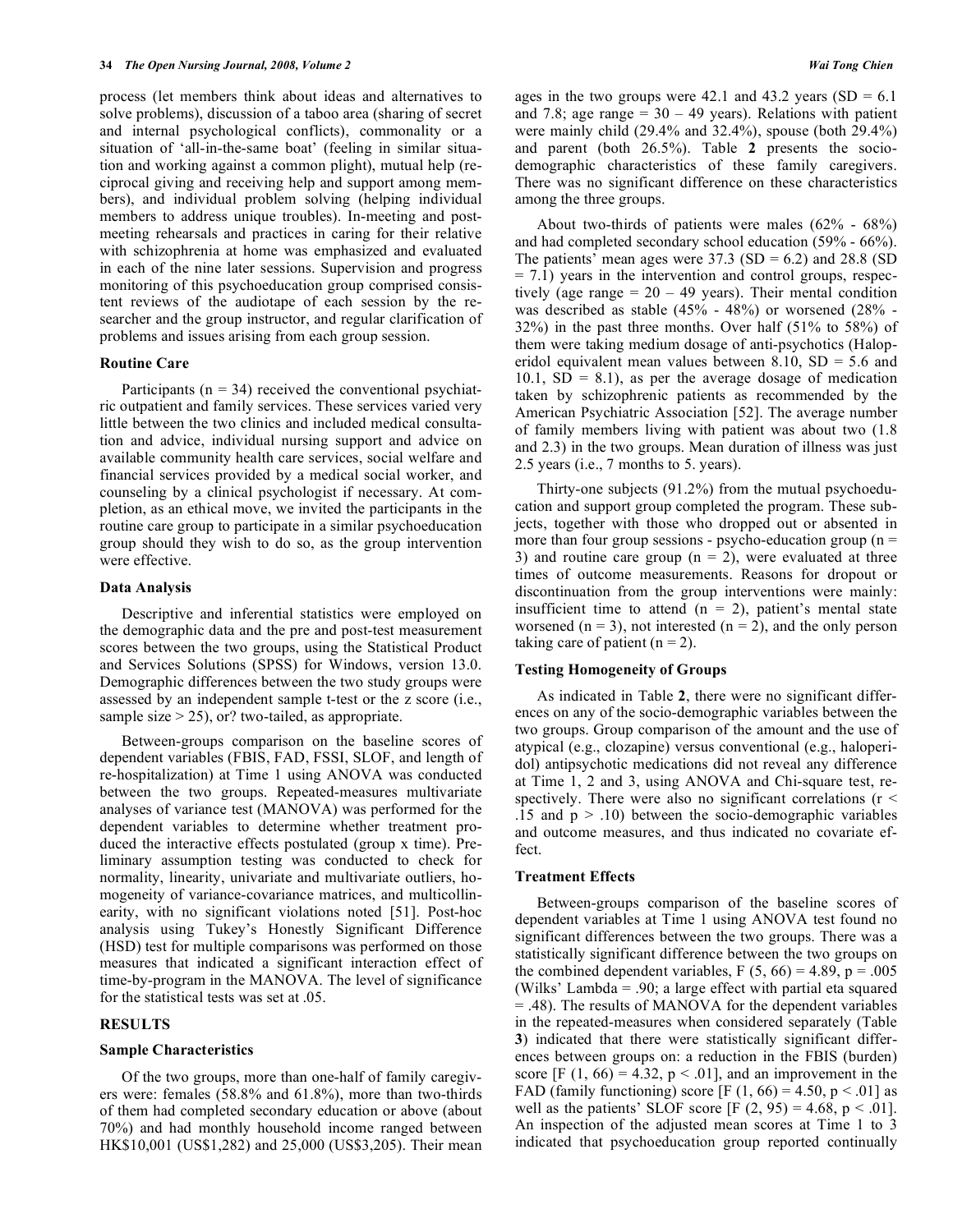| <b>Characteristics</b>                       | Psychoeducation and<br>Support Group $(n = 34)^n$ | <b>Standard Care</b><br>$(n = 34)^{a}$ | z Score or t-Test<br>$(df = 66)$ , Two Tailed |  |  |
|----------------------------------------------|---------------------------------------------------|----------------------------------------|-----------------------------------------------|--|--|
| Gender                                       |                                                   |                                        | $z = 1.03$ , $p = 0.23$                       |  |  |
| Female                                       | 21(61.8)                                          | 20(58.8)                               |                                               |  |  |
| Male                                         | 12(38.2)                                          | 14(41.2)                               |                                               |  |  |
| Age                                          | $42.1 \pm 6.1$                                    | $43.2 \pm 7.8$                         | $t = 1.03$ , $p = 0.10$                       |  |  |
| $20 - 29$                                    | 6(17.6)                                           | 7(20.6)                                |                                               |  |  |
| 30-39                                        | 12(35.3)                                          | 11(32.4)                               |                                               |  |  |
| $40 - 49$                                    | 12(35.3)                                          | 13 (38.2)                              |                                               |  |  |
| 50 or above                                  | 4(11.8)                                           | 3(8.8)                                 |                                               |  |  |
| <b>Education level</b>                       |                                                   |                                        | $z = 1.19$ , $p = 0.10$                       |  |  |
| Primary school or below                      | 10(29.4)                                          | 9(26.5)                                |                                               |  |  |
| Secondary school                             | 19(55.9)                                          | 20(58.8)                               |                                               |  |  |
| University or graduate school                | 5(14.7)                                           | 5(14.7)                                |                                               |  |  |
| <b>Relationship with patient</b>             |                                                   |                                        | $z = 1.00$ , $p = 0.29$                       |  |  |
| Child                                        | 10(29.4)                                          | 11(32.4)                               |                                               |  |  |
| Parent                                       | 9(26.5)                                           | 9(26.5)                                |                                               |  |  |
| Spouse                                       | 10(29.4)                                          | 10(29.4)                               |                                               |  |  |
| Others (e.g. sibling & grandparent)          | 6(17.6)                                           | 5(14.7)                                |                                               |  |  |
| Monthly household income (HK\$) <sup>b</sup> | $16,500 \pm 1,280$                                | $13,300 \pm 1,650$                     | $t = 1.21$ , $p = 0.12$                       |  |  |
| $5,000 - 10,000$                             | 6(17.6)                                           | 7(20.6)                                |                                               |  |  |
| $10,001 - 15,000$                            | 13 (38.2)                                         | 11(32.4)                               |                                               |  |  |
| $15,001 - 25,000$                            | 11(32.4)                                          | 12(35.3)                               |                                               |  |  |
| $25,001 - 35,000$                            | 4(11.8)                                           | 4(11.8)                                |                                               |  |  |

| Table 2. Socio-Demographic Characteristics of Families in Psychoeducation Group and Standard Care $(N = 68)$ |  |  |  |
|--------------------------------------------------------------------------------------------------------------|--|--|--|
|                                                                                                              |  |  |  |

Note: An independent sample t-test (two-tailed) or z score was used to compare the socio-demographic variables of families between the three groups.

 $^{\circ}$  denotes frequency (f%) or mean  $\pm$  standard deviation.

 $<sup>b</sup>$  US\$1 = HK\$7.8</sup>

positive improvements of the FBIS, FAD, FSSI, and SLOF scores, whereas the caregivers in routine care reported minimal changes of scores in the five measures between Time 1 and 3 and a marked deterioration of patient functioning at Time 3. The results of MANOVAs for the subscale scores of the FBIS, FAD and SLOF also indicated that there were statistically significant differences between the two groups in all subscales, except 'physical health' in the FBIS. The intergroup mean differences exceeding the minimum significant difference for Tukey's HSD test procedure were indicated in the following:

- a. Perceived burden score of the psychoeducation group reduced significantly at Time 2 when compared with the routine care group, while for both groups it remained at a lower level at Time 3 than that at Time 1 and 2;
- b. Family functioning of the psychoeducation group improved significantly at Time 2 and 3 when compared with routine care; and
- c. Patients' level of functioning of the psycho-education group also improved significantly over time from Time 1 to Time 3, when compared with the routine care group. In addition, the SLOF score of the stan-

dard care group showed a marked deterioration at Time 2 and remained at a low level at Time 3.

 A few of the subjects in the two study groups (i.e., three and four in the psychoeducation and routine care group, respectively) received individual and group therapies provided by the outpatient clinics under study. These programs were weighted in terms of type and frequency of participation and these data were compared between groups to verify whether they differed between the two groups. No significant difference pertaining to participation in other family programs was found, using a two-tailed independent sample t-test.

#### **DISCUSSION**

 In this study, the psychoeducation and mutual support group program for family caregivers of Chinese people with schizophrenia demonstrated positive effects at one month and 12 months after the completion of the program on both patients' and their families' health outcomes. Further followup of the participants will be conducted at 24 and 36 months to see if these effects are sustained. It is interesting and important to note that the attrition rates of the two study groups were very low, when compared with the results in previous studies in Western and Chinese populations [28,30,33]. The high group attendance rate of the family caregivers (and the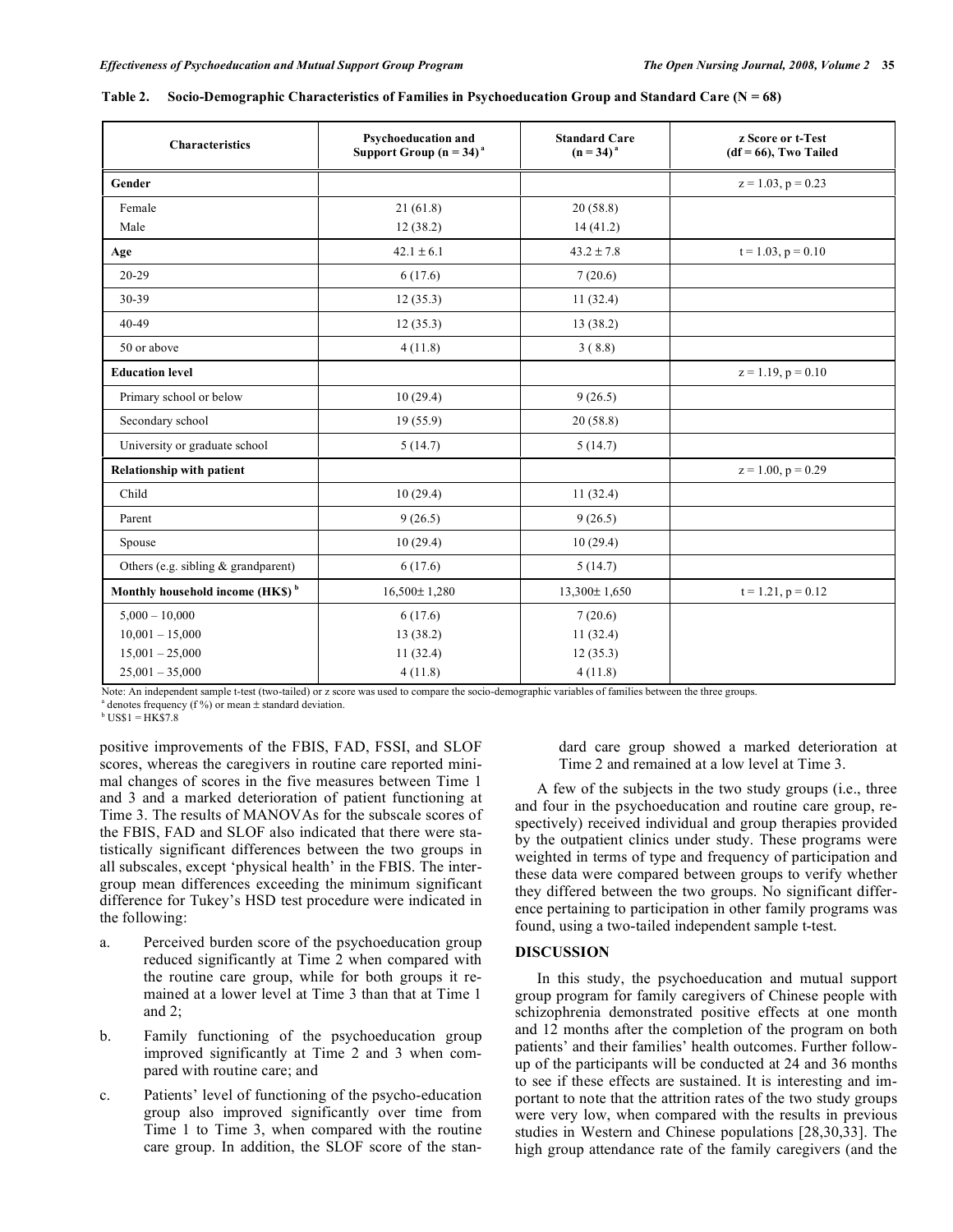|                                 | <b>Psychoeducation Group (<math>n = 34</math>)</b> |        |        |        |          | Routine Care $(n = 34)$ |        |        |        |        |        |        |          |
|---------------------------------|----------------------------------------------------|--------|--------|--------|----------|-------------------------|--------|--------|--------|--------|--------|--------|----------|
| <b>Instrument</b>               | Time 1                                             |        | Time 2 |        | Time 3   |                         | Time 1 |        | Time 2 |        | Time 3 |        | F(1, 66) |
|                                 | M                                                  | (SD)   | M      | (SD)   | $\bf{M}$ | (SD)                    | M      | (SD)   | M      | (SD)   | M      | (SD)   |          |
| FBIS $(0-50)^a$                 | 29.81                                              | (7.01) | 24.69  | (6.10) | 23.41    | (7.92)                  | 30.26  | (8.06) | 28.49  | (6.01) | 26.84  | (8.10) | $4.32*$  |
| Financial burden                | 9.40                                               | (2.98) | 8.53   | (1.01) | 7.52     | (1.12)                  | 9.58   | (2.08) | 9.23   | (1.78) | 8.80   | (1.51) | $4.43*$  |
| Family routine                  | 4.06                                               | (0.98) | 3.35   | (0.80) | 3.19     | (0.71)                  | 4.10   | (0.97) | 3.80   | (0.98) | 3.56   | (1.00) | $4.32*$  |
| Leisure                         | 4.73                                               | (1.01) | 3.20   | (0.88) | 3.01     | (0.80)                  | 4.32   | (0.62) | 4.10   | (1.11) | 3.94   | (1.02) | $5.03**$ |
| Interaction                     | 5.89                                               | (1.10) | 4.70   | (0.81) | 4.31     | (0.91)                  | 5.88   | (0.78) | 5.61   | (1.24) | 5.58   | (1.01) | $4.31*$  |
| Physical health                 | 2.24                                               | (0.82) | 2.08   | (0.80) | 1.99     | (0.75)                  | 2.38   | (0.91) | 2.03   | (0.72) | 2.00   | (0.76) | 3.10     |
| Mental health                   | 4.12                                               | (1.68) | 3.64   | (0.90) | 3.38     | (0.82)                  | 4.00   | (0.89) | 3.86   | (1.10) | 3.69   | (0.90) | $4.26*$  |
| FAD (7-28)                      | 17.35                                              | (4.53) | 21.08  | (5.01) | 23.69    | (4.03)                  | 18.22  | (4.45) | 19.50  | (5.01) | 20.59  | (5.10) | $4.52*$  |
| Problem solving                 | 2.45                                               | (0.67) | 2.98   | (0.89) | 3.25     | (0.83)                  | 2.33   | (0.68) | 2.70   | (0.70) | 2.94   | (0.71) | $5.01**$ |
| Communication                   | 2.33                                               | (0.78) | 2.94   | (0.98) | 3.09     | (0.81)                  | 2.49   | (0.77) | 2.51   | (0.54) | 2.85   | (0.71) | 4.89**   |
| Roles                           | 2.58                                               | (0.65) | 2.97   | (0.77) | 3.28     | (0.80)                  | 2.67   | (0.61) | 2.87   | (0.88) | 2.98   | (0.70) | $4.30*$  |
| Affective responses             | 2.32                                               | (0.98) | 2.88   | (0.86) | 3.14     | (0.97)                  | 2.61   | (0.91) | 2.89   | (0.67) | 2.89   | (0.80) | $4.12*$  |
| Affective involvement           | 2.61                                               | (1.01) | 2.99   | (0.90) | 3.28     | (0.89)                  | 2.80   | (0.90) | 2.95   | (0.69) | 3.03   | (0.98) | $4.01*$  |
| Behaviour control               | 2.68                                               | (0.88) | 3.03   | (0.90) | 3.17     | (1.00)                  | 2.69   | (0.98) | 2.73   | (0.70) | 2.98   | (0.70) | $4.05*$  |
| General functioning             | 2.39                                               | (0.99) | 2.98   | (0.72) | 3.48     | (0.80)                  | 2.45   | (0.69) | 2.67   | (0.61) | 2.87   | (0.90) | $4.93**$ |
| FSSI (1-16)                     | 3.81                                               | (1.10) | 3.98   | (1.03) | 4.39     | (1.09)                  | 3.79   | (1.20) | 3.97   | (1.12) | 4.28   | (1.00) | 2.33     |
| SLOF (43-215)                   | 126.8                                              | (16.8) | 147.7  | (25.8) | 163.9    | (30.1)                  | 121.2  | (17.3) | 115.1  | (20.9) | 120.1  | (24.8) | $4.68*$  |
| Self maintenance                | 41.9                                               | (10.8) | 48.8   | (13.1) | 56.8     | (19.0)                  | 39.2   | (13.8) | 36.6   | (12.9) | 38.8   | (12.1) | $4.88**$ |
| Social functioning              | 39.2                                               | (11.8) | 46.1   | (16.1) | 52.3     | (15.1)                  | 38.1   | (11.5) | 34.5   | (11.0) | 39.7   | (16.0) | $4.42*$  |
| Community living skills         | 46.4                                               | (10.1) | 52.8   | (17.8) | 54.8     | (20.3)                  | 43.9   | (12.1) | 40.7   | (12.0) | 43.6   | (12.0) | $4.30*$  |
| Re-hospitalization <sup>b</sup> | 27.6                                               | (8.3)  | 25.8   | (10.1) | 27.8     | 10.3)                   | 28.2   | (10.3) | 28.0   | (12.1) | 28.6   | (13.2) | 2.18     |

**Table 3. Outcome Scores at Time 1, 2 & 3 and MANOVA test (Group x Time) Results** 

Note:  $a^b$  Possible range of scores of each scale indicated in parenthesis.

 $\rm^b$  Length of stay in a psychiatric hospital or in-patient unit at Time 1,2 and 3, in terms of average days of hospitalization.

Time 1 = baseline measurement at the start of intervention; Time 2 = one month after intervention; Time 3 = 12 months after intervention.

FAD = Family Assessment Device; FBIS = Family Burden Interview Schedule; SSQ6 = Six-item Social Support Questionnaire; FSSI = Family Support Service Index; SLOF = Specific Level of Functioning Scale.

\*  $p < .01$ , \*\*  $p < .001$ .

patients in a few sessions) in both study groups may be explained by the fact that the illness was of short duration and thus the families were likely to be more optimistic and enthusiastic about the potential for positive change during the illness and possible prevention of patients' relapse [17,18,53]. This also indicates a need for family-centered services to offer accessible and early intervention at home or in the community when patient discharge is being planned to take place in the near future. In spite of such low attrition rate, the participants expressed difficulties in attending the group meetings, mainly due to the inconvenience arising from insufficient time available, and as the main person caring for the patient not having a minder to look after the patient when the carer is participating in the group sessions, particularly when patient's mental state was unstable.

 The results of the psychoeducation program were encouraging and the participants in the program indicated a significant decrease in family burden in terms of finance, daily life and activities, interactions with patient, and mental health. Additionally there was an improvement in all aspects

of family functioning such as problem-solving, communication and interpersonal relationship. These positive changes were maintained at 12-month follow-up and were more significant than for the routine care group. The results also indicate similar improvements in all three aspects of patients' level of functioning in the psychoeducation group while the families in routine care had mild changes in functioning over the 12-month follow-up period.

 As mentioned above, most previous family intervention studies have focused on Caucasian populations, and only few studies have been carried out on Chinese or Asian populations, in which great importance is attached to intimate interpersonal relationships and interactions with family members [2]. Thus, this study provides support for the successful application of the existing psychoeducational model of family intervention to a Chinese family-oriented culture. More importantly, the psychoeducation program addressed the specific educational needs of Chinese families, developing a new needs-based educational treatment model for schizophrenia, as suggested by Chien and Wong [7] and Sellwood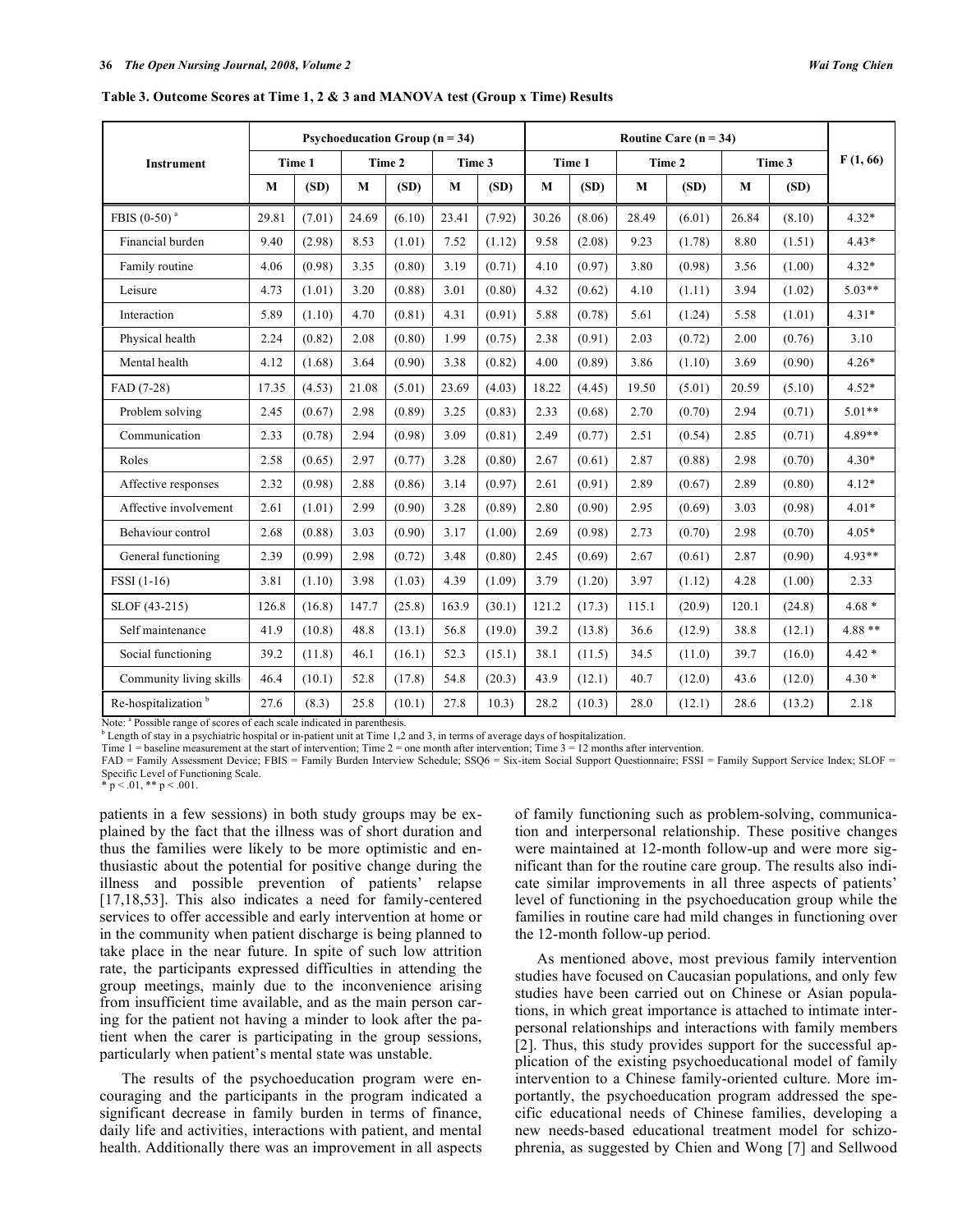#### *Effectiveness of Psychoeducation and Mutual Support Group Program The Open Nursing Journal, 2008, Volume 2* **37**

*et al*. [18]. The results highlight the importance of a family needs assessment, the encouragement of peer support between participants, and adequate staff training as well as ongoing supervision for the running of the program, which became the integral parts of the psycho-education program that was used in this study.

 Consistent with the findings of this study, research indicates that participation in an education and support group program for family caregivers of people with chronic physical and mental illness is associated with improvements in the psychosocial adjustments of family members [24], better acceptance of the illness and coping with their caregiving role [16,31], and improvements in patients' physical and mental conditions [1]. Nearly two decades ago, Medvene and Krauss [50] reported that mutual aid groups for families of the mentally ill could increase initiative and comfort in talking with other participants more freely about their psychological and social problems in caregiving. The participants in this study also employed more frequently interactive helpseeking coping strategies, such as more reading and exploration on the problems encountered in caring for the patient and discussion of ways of coping with these caregiving situations. Studies of educational and cognitive-behavioral family interventions for patients with schizophrenia have reported benefits in the areas of decreased burden and increased mastery over the illness [17,54]. However, the effect of mutual support on these families is less frequently discussed. The results of this study on psychosocial functions of the supportive group participants and their patients with schizophrenia are encouraging, and further empirical study using this model of care is recommended in other clinical settings and diverse patient groups.

 The lengths of patients' hospitalizations in the psychoeducation group reduced significantly only over the ninemonth intervention period. However, it did not differ between the two groups over the follow-up periods. This finding is consistent with previous randomized controlled trials of family intervention in schizophrenia; family programs involving group approach might show non-significant positive effect on duration and rates of patient readmission when compared both with standard care and with other single modalities [17,32]. Linszen *et al*. [19] have suggested that single-family intervention usually provides support individualized psychological support for family members in terms of: (i) information on the mental illness, (ii) patient management and coping with the illness and its symptoms, (iii) how to identify and solve the specific health problems and (iv) the needs of an individual family accurately. I would argue that more emphasis and time spent on individual family coping with stresses relating to patient management should be incorporated in a family group program to accrue significant benefit for patients' re-hospitalization [55].

 There were also no differences between the two groups in utilization of family support services, which did not change over time. Despite moderate levels of burden and general functioning, the Chinese families in this study reported low levels of formal support service utilization when compared with their Western counterparts [1,21]. This may be explained by the reluctance of Chinese people to reveal family matters and their condition in front of others whom they are not familiar with. Many Chinese families are reluctant to

of it [56]. In studies of the effects of mutual support group intervention for Chinese families with a relative with mental illness, Chien *et al*. [2] and Pearson and Ning [16] reported that, over one year or more, a mutual group is effective in offering practical advice and experience and providing information on appropriate community services to meet family needs. Such studies have reported enhanced perceived social support, help-seeking behavior and self-efficacy in caregiving [1,16,22].

 In this study, the control group under routine psychiatric care had shown little improvements in most of the families' and patients' psychosocial health conditions. These results may be explained by the facts that the routine mental health services in Hong Kong are not provided in a systematic and comprehensive manner according to the families' needs. Most of the mental health services in the outpatient clinics are run in an ad hoc basis, in which no case managers or nurses are responsible for planning and monitoring the family-centered care and each family requesting any type of service will be referred by the responsible health professional. However, the mental health nurses who provided the routine care to these families were specialized in psychiatric rehabilitation. They demonstrate high level of competency in organizing individual and group therapies for outpatients with severe mental illness and their families, as indicated from the departmental records. As suggested by Anderson and Adams [20] and Chien *et al*. [2], family-centered care for mentally ill clients has not been well-established in clinical practice due to manpower and time constraints, and indeed a sad lack of policies in support of the innovative interventions designed by the health professionals.

 Other factors may have contributed to the effects of family psychoeducation and support shown in the study. Studies have reported that contacts and interactions between group participants may affect their emotional support and practical help, which is extended to post-intervention period [23]. Moreover, Maton [57] suggests the importance of understanding the helpful environment within an educational and supportive group for family members of a mentally ill client. Chien *et al*. [22] suggested the need for research on such interactive processes in a family support group context, in which social support and integration are assumed to be shaped by a complex and interrelated network of factors that span multiple psychological as well as social domains and levels of analysis. An exploration of the group processes, in terms of group integrity and development, level of involvement, and internal mutual help and support mechanisms, is essential to better understand the therapeutic components of the psychoeducation and supportive group program.

# **Strengths and Limitations of the Study**

 Despite the random selection of subjects, most of the families in this study were those who were volunteers and highly motivated to participate in the intervention *(i.e. very* low reported dropout rates in the two groups), with education level of secondary school or above and satisfactory monthly income. This sample may not be representative of those seeking and receiving mental health treatment. In addition, the family caregivers in the psychoeducation group program might provide socially desirable responses on the outcome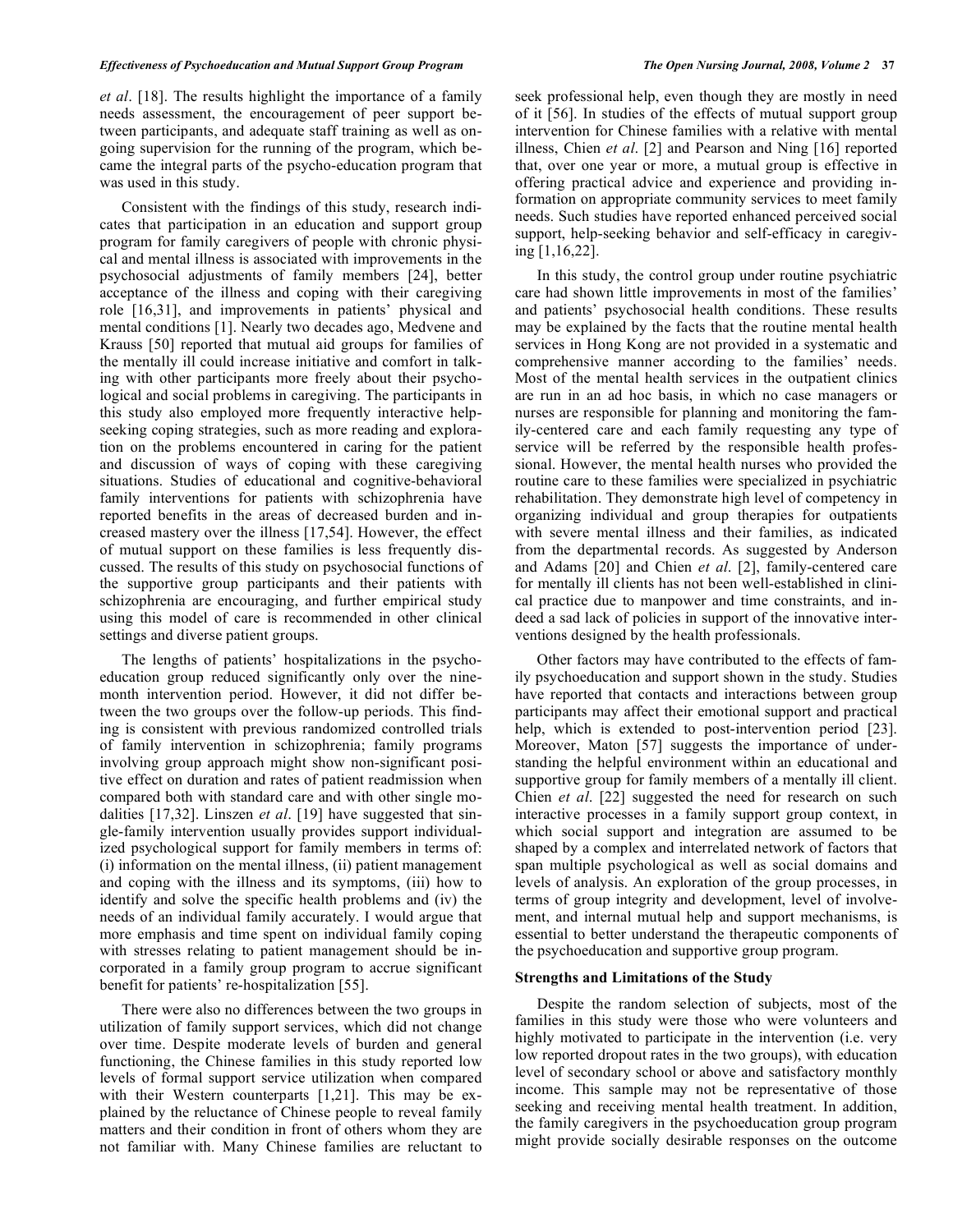measures over the follow-up period because they may well be eager to show appreciation and positive feedback to the health professionals and the research team who have offered additional family support. Therefore, caution and future research is needed when interpreting the 'positive' findings in this study.

 All the subjects were chosen from psychiatric outpatient clinics and had no more than five years of schizophrenia. The content and duration of the program were standardized and no booster sessions were offered over the follow-up period. However, professional input or self-administration of group members has been found to serve as a booster, and seen as important in maintaining the effects of the group intervention on the participants, as suggested by Buchkremer *et al*. [17] and Pearson and Ning [16].

 The findings of this study only provided support for the hypotheses that there would be significant statistical differences between the intervention and control groups in terms of families' burden and functioning as well as patients' level of functioning over a period of one-year follow-up. Longer term effects of this group program (e.g., at least two years, as planned by the researcher) on improving their health conditions of the families and their relatives with schizophrenia should be examined to further confirm the evidence regarding the effectiveness, importance and usefulness of community-based family intervention in the mental health services.

 Finally, the psychoeducation group was led by the research nurse who had expertise in mental health care and group work. If the group had been organized and led by the practicing psychiatric nurses with whom they were familiar, participants might have joined in more readily [20]. If this innovative intervention is integrated into the routine clinical practice and community rehabilitation services, it will enhance the family-centered care in schizophrenia.

 Strengths in the design of the study include: (a) randomized treatment allocation with intention-to-treat analysis; (b) clinic staff and an outcome assessor who were blind to the families' allocation of groups; (c) use of a standardized treatment protocol and guideline for the treatment group and a consistent monitoring system of the group intervention;; and (d) examination of multiple family and patient healthrelated outcomes. In addition, the study also carefully evaluated the group program, used a systematic approach of longitudinal data collection.

#### **CONCLUSIONS**

 While there is a growing body of evidence on the efficacy of psychosocial interventions for schizophrenia, family intervention has indicated clear positive effects on the outcomes of patients' relapse and readmission. However, it is incumbent upon health care professionals to gather strong empirical evidence about the relative impact of different models of family intervention on psychosocial health outcomes of patients and their family caregivers. The psychoeducation and mutual support group program examined in this study indicated positive effects on family burden and functioning as well as patients' levels of daily functioning when compared with the standard mental health care. These findings certainly warrant further empirical investigation of this group intervention model, preferably with family caregivers from different socio-economic and cultural backgrounds in Chinese and Asian populations, and in patient groups with chronic schizophrenia or co-morbidity of other mental disorders. Further longitudinal study using mixed methods, consisting of both controlled trial with longer period of follow-up (e.g., more than two-years) and qualitative research approaches, is recommended to explore the longterm effects of the group program not only on improving family caregivers' health condition but also in schizophrenic clients' rehabilitation.

# **ACKNOWLEDGEMENTS**

This study was funded by the Deparmental grant of the Nethersole School of Nursing, CUHK and special thanks should be given to the staff at the two outpatient clinics under study for assisting in subject recruitment.

#### **REFERENCES**

- [1] Heller T, Roccoforte JA, Hsieh K, Cook JA, Pickett SA. Benefits of support groups for families of adults with severe mental illness. Am J Orthopsychiatry 1997; 67: 187-98.
- [2] Chien WT, Chan WCS, Thompson DR. Effects of a mutual support group for families of Chinese people with schizophrenia: 18-month follow-up. Br J Psychiatry 2006; 189: 41-9.
- [3] Knudsen HC, Thornicroft G, editors. Mental health service evaluation. Cambridge, UK: Cambridge University Press; 1996.
- [4] Asen E. Multiple-family therapy: an overview. J Fam Ther 2002;  $24: 3-16.$
- [5] Solomon P, Draine J. Subjective burden among family members of mentally ill adults: relation to stress, coping, and adaptation. Am J Orthopsychiatry 1995; 65: 419-27.
- [6] Cuijpers P. The effects of family interventions on relative's burden: Meta-analysis. J Ment Health 1999; 8: 275-85.
- [7] Chien WT, Wong KF. The family psychoeducation group program for Chinese people with schizophrenia in Hong Kong. Psychiatr Serv 2007; 58: 1003-06.
- [8] Pharoah FM, Mari JJ, Streiner D. Family intervention for schizophrenia. In: Cochrane Reviews, Issue 3. Oxford, UK: The Cochrane Library; 2001.
- [9] Barbato A, D'Avanzo B. Family interventions in schizophrenia and related disorders: a critical review of clinical trials. Acta Psychiatr Scand 2000; 102: 81-97.
- [10] McFarlane WR, Lukens E, Link B, Dushay R, Deakins SA, Newmark M, Dunne EJ, Horen B, Toran J. Multiple-family groups and psychoeducation in the treatment of schizophrenia. Arch Gen Psychiatry 1995; 52: 679-87.
- [11] Telles C, Karno M, Mintz J, Paz G, Arias M, Tucker D, Lopez S. Immigrant families coping with schizophrenia. Behavioral family intervention *vs*. case management with a low-income Spanishspeaking population. Br J Psychiatry 1995; 167: 473-9.
- [12] Bae SW, Kung WWM. Family intervention for Asian Americans with a schizophrenic patient in the family. Am J Orthopsychiatry 2000; 70: 532-41.
- [13] Tarrier N, Barrowclough C, Haddock G, McGovern J. The dissemination of innovative cognitive-behavioral psychosocial treatments for schizophrenia. J Ment Health 1999; 8: 569-82.
- [14] Wearden AJ, Tarrier N, Barrowclough C, Zastowny TR, Rahill AA. A review of expressed emotion research in health care. Clin Psychol Rev 2000; 20: 633-66.
- [15] Gournay K. Mental health nurses working purposefully with people with serious and enduring mental illness: an international perspective. Int J Nurs Stud 1995; 32: 341-52.
- [16] Pearson V, Ning SP. Family care in schizophrenia: An undervalued resource. In: Chan CLW, Rhind N, Eds. Social work intervention in health care: the Hong Kong scene. Hong Kong SAR: Hong Kong University Press; 1997; 317-36.
- [17] Buchkremer G, Holle R, Schulze MH, Hournung WPS. The impact of therapeutic relatives group on the course of illness in schizophrenic patients. Eur Psychiatry 1995; 10: 17-27.
- [18] Sellwood W, Barrowclough C, Tarrier N, Quinn J, Mainwaring J, Lewis S. Needs-based cognitive-behavioral family intervention for carers of patients suffering from schizophrenia: 12-month followup. Acta Psychiatr Scand 2001; 104: 346-55.